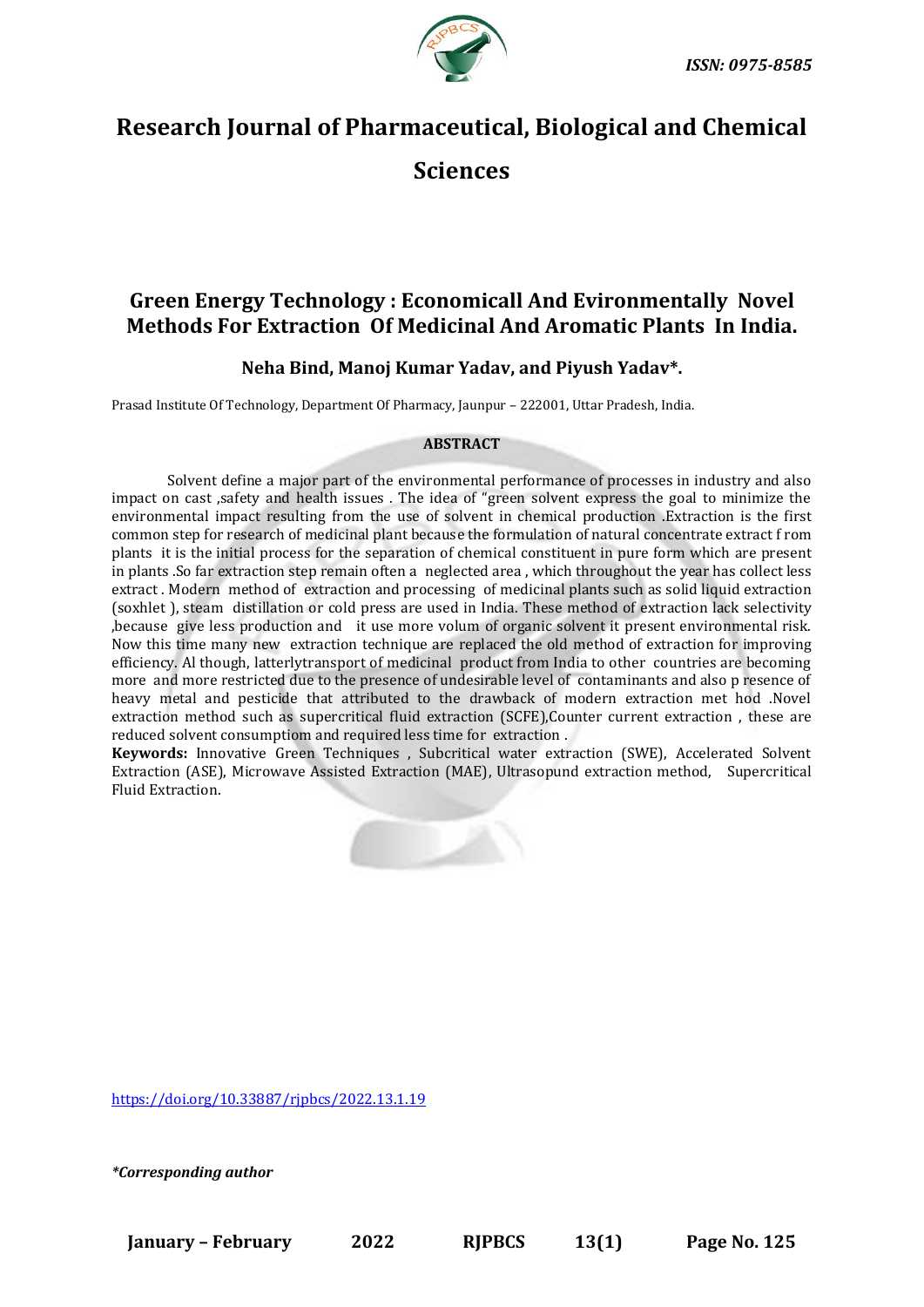

#### **INTRODUCTION**

Generally green energy technique extraction is the invention . In relation to green extraction of natural medicinal product definition can be given below : "Green energy technology is based on the discovery and design of extraction processes which will reduce energy consumption and allows use of alternative solvents and renewable medicinal products , and ensure a safe and high quality extract / product [1].

Three major solutions have bee n identified to design and demonstrate green extraction on laboratory and in dustrial scale to approach an optimal consumption of raw materials, solvents and energy: (1) improving and optimisation of existing processes; (2) using non-dedi cated equipment; and (3) innovation in processes and procedures but also in di scovering alternative solvents [2].

Medicinal plant is used from a very ancient time as a source.f remedies. This remedies is used in the treatment o f various disease s. Doctor does help of sick person by providing of medicament . The ancient In dians used many herbal drugs for the same purpose which are used today [3, 4].

Medicinal plant production are important source of income from many years because export from India ha ve been a greater business. India have a very a good position at international lavel market throu gh the production and cultivation of fennel ,peppetment ,chamomile and essential oil etc [5-7].

Medicinal plant have been t he source of potential remedial agent for living being . Whereas many active phytoconstitue nts have been discovered from plant and research is being done to reduce the problem of quail ty and safety [8, 9].

The modern method of solvent extraction of plant material are based on the correct choice of solvent and the use of heat .Generally the traditional method require longer extraction time then at this time face a severe ri sk of thermal degradation for most of the phytoconstituent [10].

Now this time used novel extraction method such as microwave assisted extraction (MAE) [11].

The Principles of Green Extraction Technology

The listing of the " principles of Green Extraction of medicinal Products" should be viewed for industry and scientists as a direction to estab lish an innovative and green label, charter and standard, and as a reflection to innovate not only in process but in all aspects of solid-liquid extraction:

- **Principle 1:** Innovation b y selection of varieties and use of renewable plant resources.
- **Principle 2:** Use of alter native solvents and principally water or agro-solvents.
- **Principle 3:** Reduce ene rgy consumption by energy recovery and using innovative technologies.
- **Principle 4:** Production of co-products instead of waste to include the bio-and agro-refining Industry.
- **Prin ciple 5:** Reduce unit operations and favour safe, robust and controlled processes.
- **Prin ciple 6:** Aim for a non denatured and biodegradable extract without contaminants.

The principl es have been identified and described not as rules but more as innovative examples to follow, discovered by scientists and successfully applied by industry [12].

#### **Economically and Environmentally positive effect of green energy technology**

- Green energy technology are protect our environment and consumers , and in the mean time , hence competition of academia and industries to be more ecologic , economic and innovative .
- Green extraction processes will reduce more energy consumption and solvent , while ensuring a safe extract and quality .
- They work at high temperatures and pressures in inert atmospheres.
- It is needed to create a green process than reduce the processing time and cost.
- The pursuit of global sustainability and "green industry" requires real solutions that can minimize environmental impact, while maintaining product quality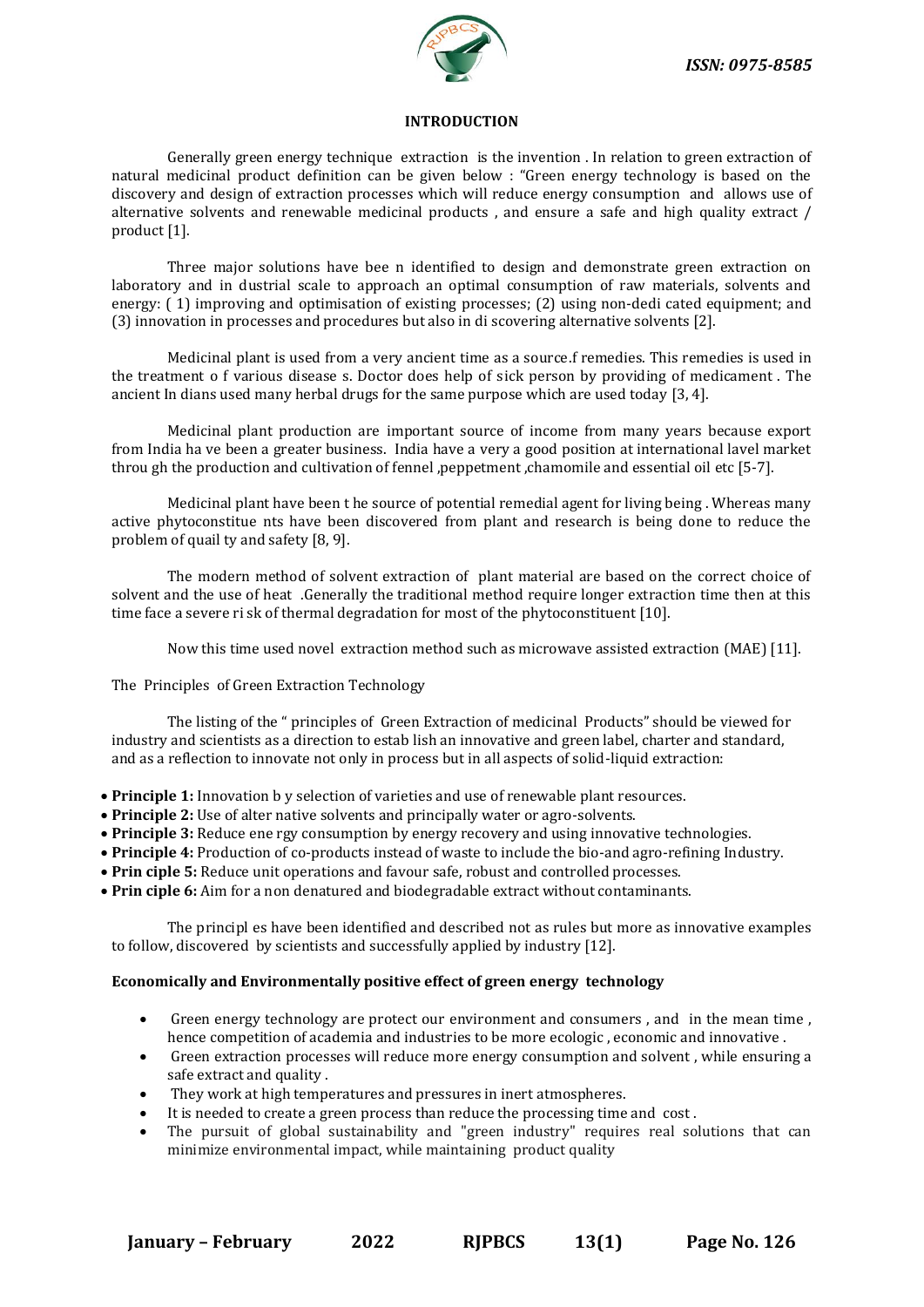

#### **Economically and Environmentally negative effect of green energy technology**

- Economically high cost of equipment
- Requirement of high pressure
- High capital investment
- Pressurized liquid extraction is not suitable for thermo labile compounds
- Decline of power with time
- In solid liquid exraction chances of impurities
- Filtration required

Name of various plant extract which are given below in the table

| Serial no. | Name of extract | <b>Medicinal use</b>                |
|------------|-----------------|-------------------------------------|
| 1.         | vaillin         | It is used in treatment of fever    |
|            |                 | andSpasms.                          |
| 2.         | Curcumin        | Curcumin can help in the            |
|            |                 | treatment of arthritis and          |
|            |                 | inflammation.                       |
|            |                 | treatment of arthritis and          |
|            |                 | inflammation.                       |
| 3.         | Caffeine        | Caffeine is used to treat           |
|            |                 | drowsiness.                         |
| 4.         | Opium           | It is used for surgical analgesia.  |
| 5.         | Eugenol         | It is used in toothache.            |
| 6.         | Digoxin         | It is used to treat arrhythmias.    |
| 7.         | . Digitoxin     | It is used to treat heart failure   |
| 8.         |                 | It is used in inflammatory bowel    |
|            | Catechin        | disease                             |
| 9.         | Artemisinin     | It is used in treatment of infecton |

#### **Extraction of Aromatic Plants**

The types of volatile isolates that are obtained commercially from aromatic plants are essential oils, concretes, absolutes, pomades and resinoids. Essential oils are isolated from plant material by distillation whereas other volatile isolates are obtained by solvent extraction. Essential oils are used in a wide variety of consumer goods such as detergents, soaps, toilet products, cosmetics, pharmaceuticals, perfumes, confectionery food products, soft drinks, distilled alcoholic beverages (hard drinks) and insecticides. The world production and consumption of essential oils and perfumes are increasing very fast. Production technology is an essential element to improve the overall yield and quality of essential oil. The traditional technologies pertaining to essential oil processing are of great significance and are still being used in many parts of the globe. Water distillation, water and steam distillation, steam distillation, and maceration and are the most traditional and commonly used methods [13, 14]. Maceration is adaptable when oil yield from distillation is poor. Distillation methods are good for powdered almonds, rose petals and rose blossoms, whereas solvent extraction is suitable for expensive, delicate and thermally unstable materials like jasmine, tuberose, and hyacinth. Water distillation is the most favored method of production of citronella oil from plant material [15].

#### **Innovative Extraction Techniques**

Several new extraction techniques for improving efficiency and selectivity are now replacing the traditional methods of extraction. These novel extraction methods include Accelerated Solvent Extraction (ASE), Subcritical Water Extraction (SWE), Supercritical Fluid Extraction (SCFE), Microwave Assisted Extraction (MAE) and Ultrasound Assisted Extraction (UAE).

**Accelerated Solvent Extraction (ASE):** Accelerated solvent extraction (ASE) are also known as pressurized solvent extraction (PSE) or pressurized liquid extraction (PLE) is a technique which has been developed as different to current extraction methods such as Soxhlet, maceration, percolation or reflux,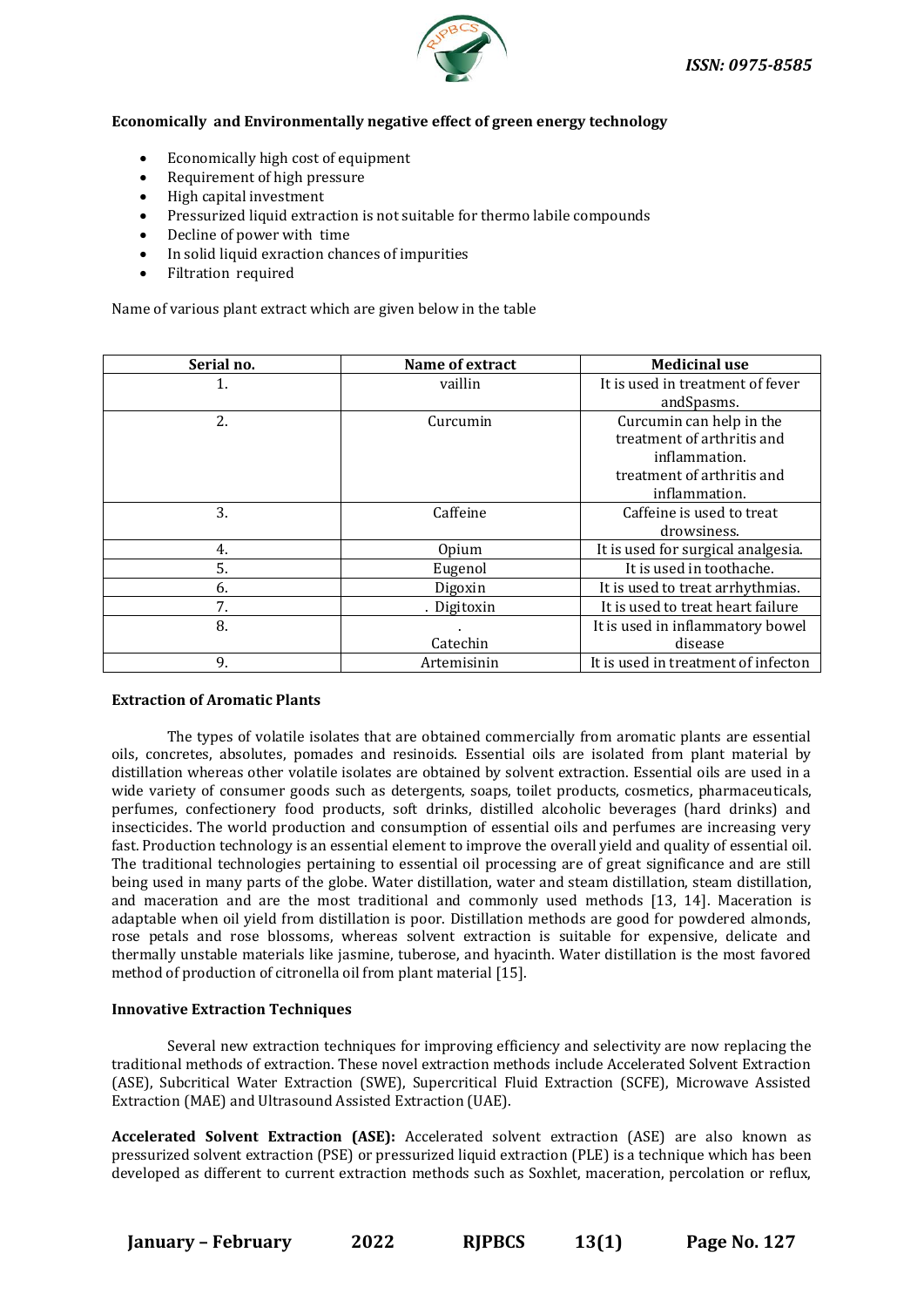

offering advantages with respect to extraction time, solvent utilization , extraction yields and reproducibility . It uses organic solvents at elevated pressure and temperature in order to rise the capability of the extraction process. Rise temperature accelerates the extraction kinetics and elevated pressure hold on to the solvent in the liquid state, thus enabling safe and rapid extractions [16-19]. Furthermore, high pressure forces the solvent into the matrix pores and hence, should ease extraction of analytes. High temperatures reduce the viscosity of the liquid solvent, allowing a better penetration of the matrix and weakened solute matrix interactions. Also, elevated temperatures enhance diffusivity of the solvent resulting in increased extraction speed. Solvents can be selected based on the polarity of the analyte and compatibility with any post-extraction processing steps and quantification equipment. In addition, ASE technology is automated. For rapid and efficient extraction of analytes from solid matrices such as plant materials, extraction temperature is an important experimental factor, because elevated temperatures could lead to significant improvements in the capacity of extraction solvents to dissolve the analytes, in the rates of mass transport, and in the effectiveness of sample wetting and matrix penetration, all of which lead to overall improvement in the extraction and desorption of analytes from the surface and active sites of solid sample matrices. To achieve all these advantages, elevated pressure is required to maintain the extraction solvents as in liquid state at high temperatures (usually above their boiling points) [20,21].

#### **Subcritical water extraction (SWE)**

Subcritical water extraction (SWE), i.e.,hot water is used during extraction under pressure, has recently emerged as a useful tool to replace the traditional extraction methods. SWE is an environmentally-clean technique that, in addition, give higher extraction yields to extract solid samples [22]. SWE is carried out using hot water (from 100  $^{\circ}$ C until 374  $^{\circ}$ C, the latter being the water critical temperature) under excessive pressure (usually up to 10 bar) sufficient to maintain water in the liquid state. The most important factor to take into account in this type of extraction procedures is the dielectric constant ( $\varepsilon$ ). This parameter can be regulated easily, within a broad range of values, by only tuning the extraction temperature.Water is a very polar solvent at room temperature , with a dielectric constant close to 80. However, this level can be significantly decreased to values close to 27 when water is heated up to 250  $^{\circ}$ C, while maintaining its liquid state applying pressure. This dielectric constant value is similar to that of ethanol being for that reason suitable to solubilize less-polar compounds [23].

Example - Extraction of essential oil from coriander (Coriandrum sativum L.) seeds.

**Microwave assisted extraction (MAE):** Microwaves are non-ionizing electromagnetic waves of frequency between 300 MHz to 300 GHz and positioned between the X- ray and infra-red rays in the electromagnetic spectrum [24]. Unlike ordinary heating which depends on conduction convocation phenomenon with eventually much of the heat energy being lost to the environment. Whereas in case of MAE , heating occurs in a selected and choosy manner with practically no heat being lost to the environment as the heating occurs in a closed system. This unique heating mechanism can importantly decrease the extraction time (usually less than 30 min) as compared to Soxhlet.

**Ultrasound Assisted Extraction (UAE):** The mechanical effect of ultrasound accelerates the discharge of organic compounds contained within the plant body due to cell wall disruption, mass move increase and easier access of the solvent to the cell content. Ultrasonic-assisted extraction is one of the important techniques for extracting the valuable compounds from the vegetal materials [25], and it is quite adaptable on a small or large scale (i.e. on a laboratory or industry scale) [26]. The general ultrasonic devices are ultrasonic cleaning bath and ultrasonic probe system . The former is suitable to sample preparation for analytical purpose and the latter is efficient in large-scale extraction [27,28].

**Counter current extraction:** In the counter current method , wet raw material is pulverised using toothed disc disintegrator to produce a fine slurry .

#### **Advantage of this method**

- A unit quantity of the plant material can be extracted .
- It process is generally done at room temperature .
- The pulverization of the drug is done under wet condition .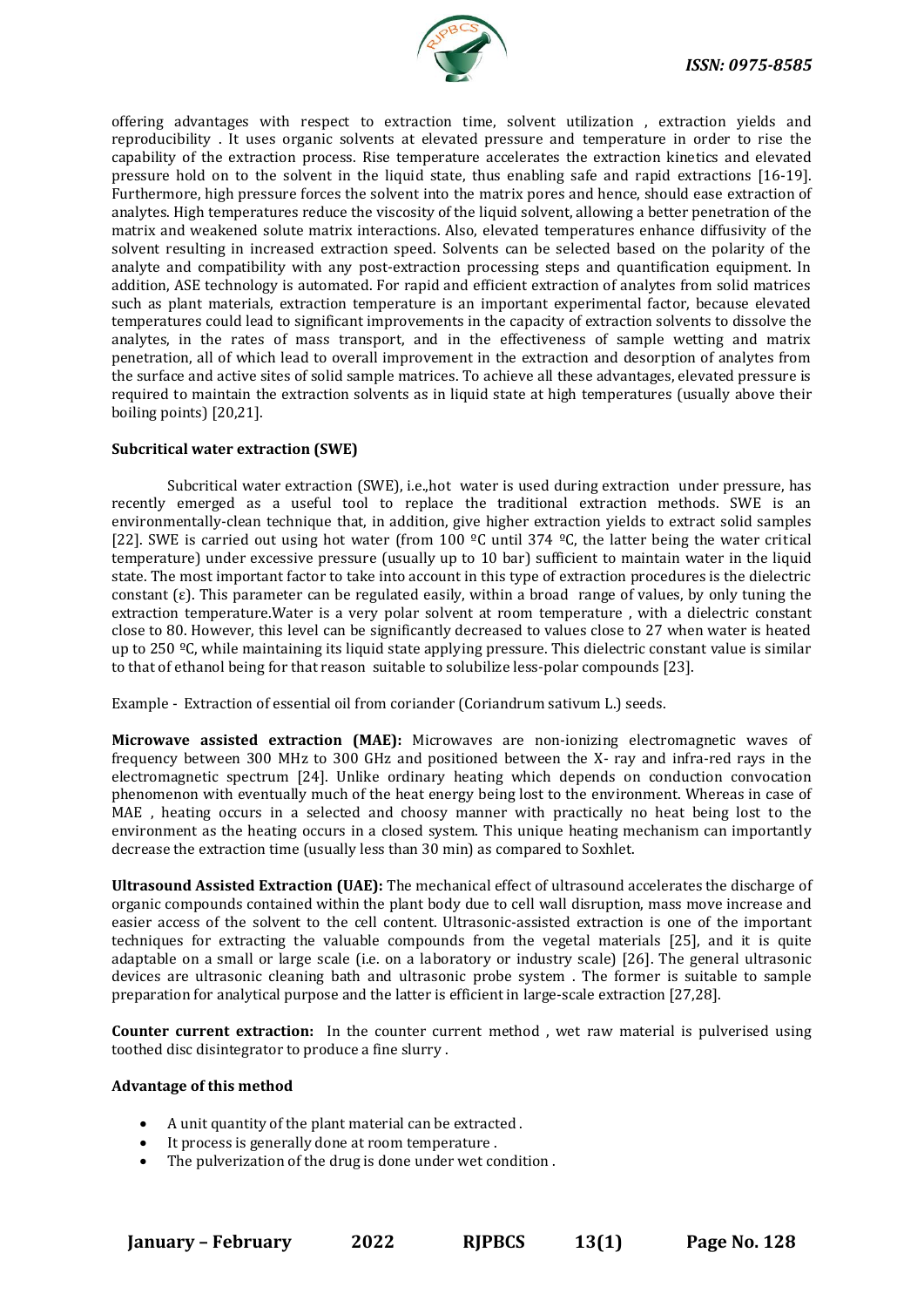

• The extraction procedure has been rated to be more efficient and effective than continuous hot extraction .

**Supercritical fluid extraction :-** Supercritical fluid extraction is an different sample preparation method with general aim of lessen use of organic solvent an rise sample throughput . A supercritical fluid is an element or compound greater than its critical pressure and temperature [29]. In this state, it is compressible and carry both the properties of a gas and a liquid, delivering the supercritical fluid with improved solvating power and has an edge over conventional liquids.The main attraction of SCFE is the use of carbon dioxide (CO2) as the solvent. Unlike most organic solvents, CO2 is not as dangerous environmentally and has been described as a "green solvent". It is an inexpensive, relatively inert and non-inflammable gas of low toxicity, with easily achievable supercritical conditions (Tc =31.3°C, Pc = 73.8 bar) . Supercritical CO2 has virtually no surface tension, thereby allowing better penetration into botanical matrices compared to liquid solvents. An added advantage is the possibility of conducting solvent less extraction with SCFE, as CO2 would simply depressurize, subsequently depositing the extract into the collection vessel. However, CO2 is a nonpolar fluid and has no permanent dipole moment. Thus, there is limited ability to dissolve polar or high molecular weight compounds [30,31,32]

#### **Caffeine**

#### **Caffeine is mainly obtained by extraction method**

It is act as a stimulant to central nervous system which are the class of methylxanthine . It is psychoactive drug and most widely consumed . There are several known mechanism of action to explain the effect of caffeine . It is reversibly blocks the action of adenosine on it's receotor and prevent the onset of drowsiness induced by adenosine . It is also s timulates the certain portion of autonomic nervous system .



**Structure of caffeine**

**Natural source of caffeine :-** The common source are the "beans" (seed) of the two cultivated coffee plants *Coffeea Arabica* ana *Coffeea canephora* and of the co ca plant *Theobroma cacao and* the leave of the tea plant and kola nuts .(33)

**Properties:***-* Caffeine is a bitter in taste . It is white crystalline in nature . In its purine is also present .

It is present in the seeds fruits , nut or leaves of a plant . The well known source of caffeine is the coffee bean which are obtain from the coffea plant . Many people may drink beverages which contain caffeine to prevent drowsiness and to improve cogn itive performance . For the preparation of these drinks . Caffeine is extracted by stee ping the plant product in water by the process infusion .

Caffeine containing drinks such as – coffee , tea , cola .

Caffeine can have both helpful and harmful health effect . It can treat and prevent the pr emature infant breathing disorders . Tolerance to the autonomic effect of increased b lood pressure , heart rate and also increased urine output .

If any adult take more than 10 gram per day caffeine then it produce toxic effect and much higher than the typical dose of under 500 mg per day . If pregnant and lactating women intakes caffeine upto 200 mg per day then it does not raise safety concerns for the fetus or the breast fed infant . A cup of coffee contains 80 – 175 mg of caffeine which depend on what type of bean (seed) is used [34-36].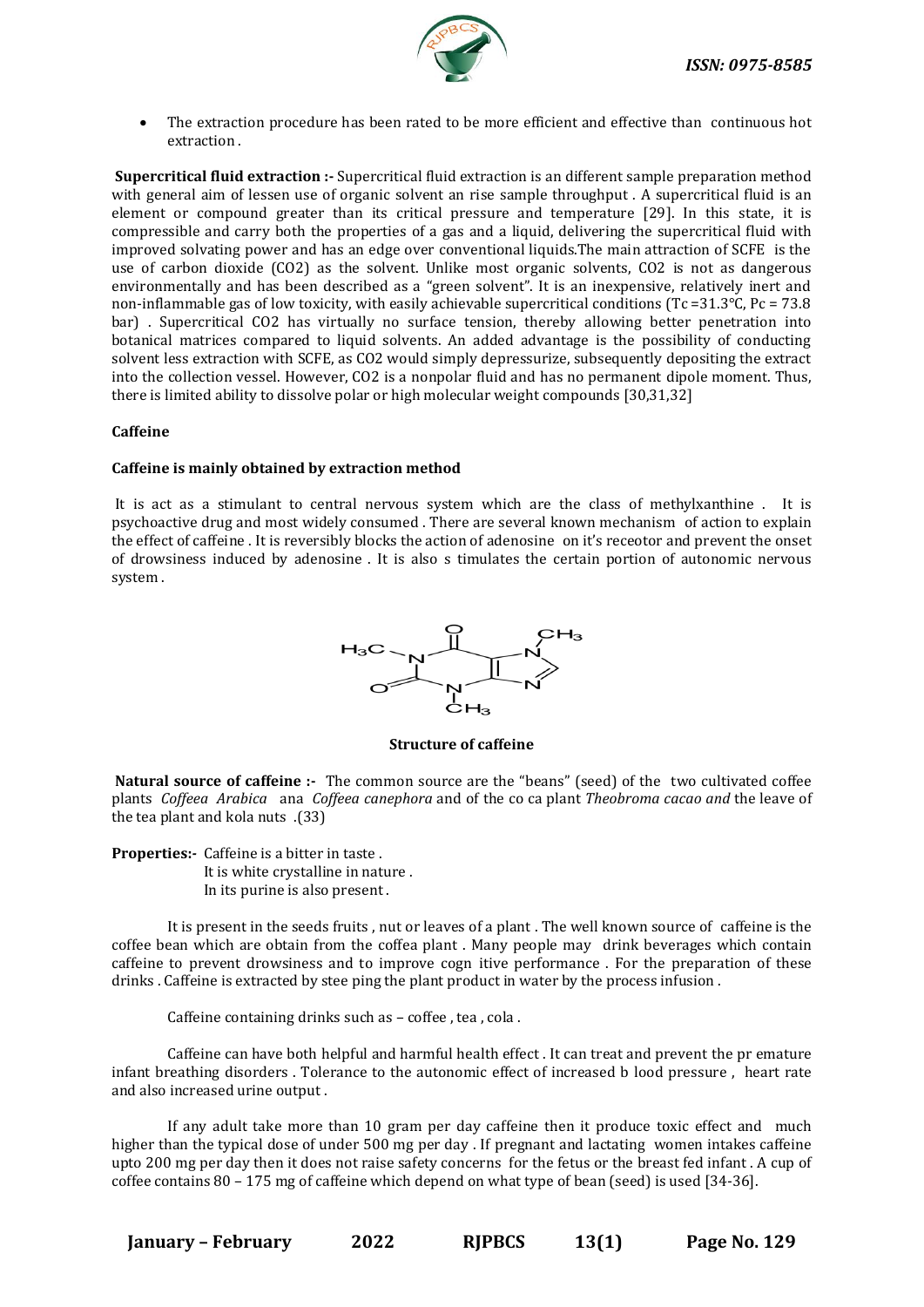

Medicinal use : Caffeine is used in\_

- It may improve weight gain during therapy .
- Bronchopulmonary dysplasia in premature infant for both treatment and prevention .
- It is used in Apne a treatment but not prevention.
- It is used in the tr eatment of asthma .
- It is used as stimulant but reduced fatigue and drowsiness.
- It is used for improvement of muscular strength and power.
- It increases basal metabolic rate in adult .

#### **Product containing caffeine include**

- Soft drink It is also a common ingredients of soft drink such as cola .
- Energy drinks By contrast energy drinks such as red bull can start at 80 mg of c affeine per serving .
- Chocolate Derived from coca beans contains a small amount of caffeine .
- Caffeine tablet No-Doz 100 mg
- Oral product Another intake route is spazzstick a caffeinated lip balm .
- Beverages Mate is drink popular in many part of south America .

#### **Discussion**

The need for development of existing methods of extraction and the introduction of the new technique in Indi a will give rise to the discovery of new biologically active compounds from phytopharmaceutical sources . More research is needed to improve the understanding of extraction mech anism , remove technical barriers , modified the design and scaleup of the new extraction syste m for their better industrial application through .

**Establishing novel technology :-** For the extraction of medicinal plant in India needs;

- Organizing workshops, swminars , training course for research institutes , universities and emph asizing the attendance and contribution of the industrial sector interested in this technolo gy .
- Value a ddition of the medicinal plant can be achieved either directly by improving the quality of the of plant material or indirectly by quality assurance of the plant material or the semi processing of the material to a value added product (extraction process) through intro ducing novel and innovative techniques for the extraction of medicinal and plant to indi a and improving selectivity and efficiency of exytracting the Indian medicinal plant .
- Establishing standard operating procedure for extraction , new method for herbal product sta ndardization and establishing quality assurance and quality control protocol according to the obtained results the assuring that existing Indian essential oils and medicinal plant extract meets specification and requirements .

#### **CONCLUSION**

Several work have been done on medicinal plant either to investigate and prove a reported claim of biological activity or to mimic its traditional medicinal use based on ethnomedicinal survey . Large numbers of medicinal plants have been extracted , fractionated ,and compounds compound isolated su ccessfully . In addition , compounds opbtained were tested for biological or pharmacological activity , and in most cases , they were found to be active . Nonetheless **,** the rate of success and the authenticity of success of these findings depends on the accuracy in selection of solvents , fractionation and identification techniques . Finally , proper understanding and implementa tion of these techniques are indispensable . Advancement and modification of these methods periodically will ease review process and improve the outcome . In this review best advanceme nt and modification are defined.